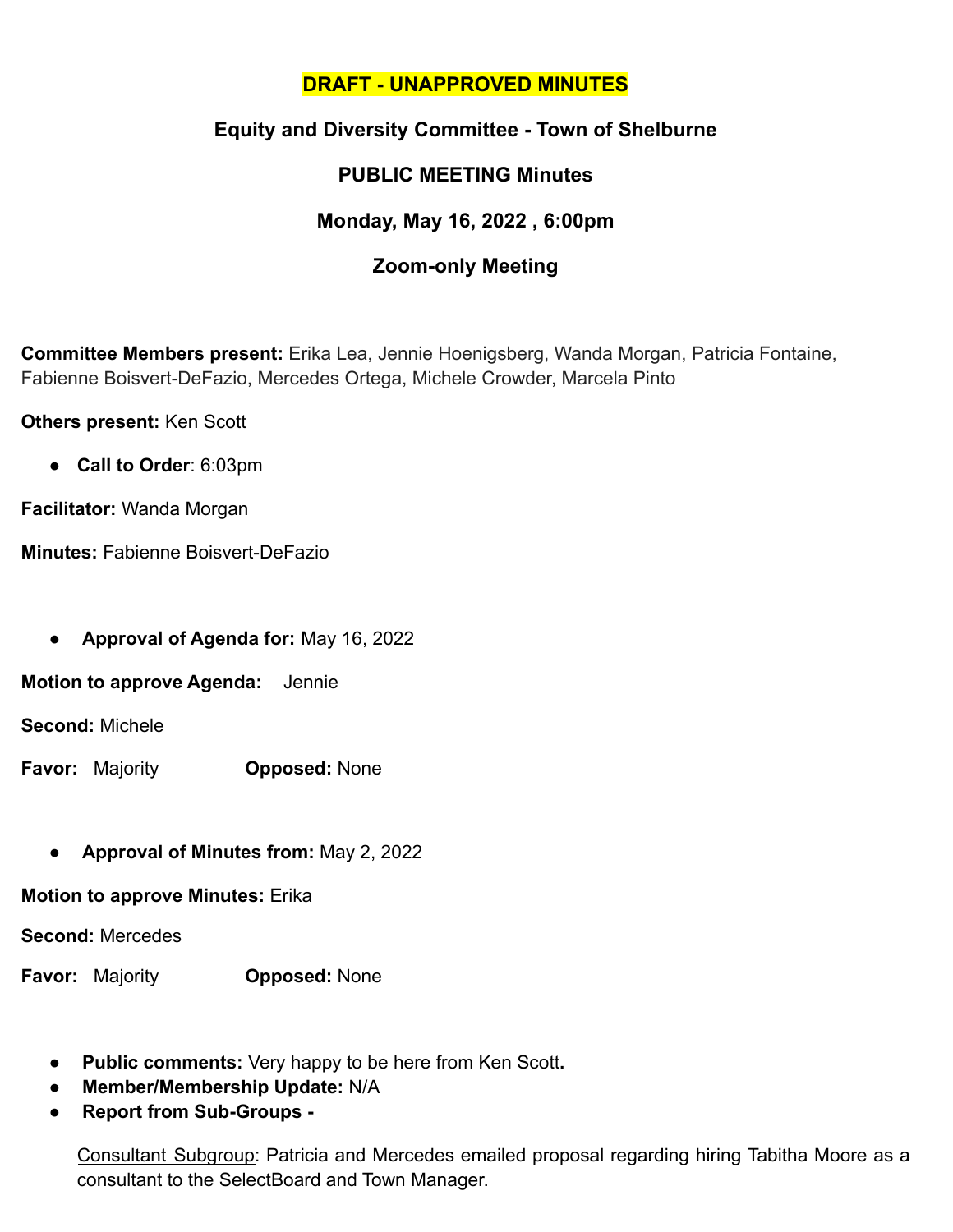Grant Subgroup: VT Community Foundation grant award will take longer. No communication from SCHIP yet. Wanda mentioned the Office of Racial Equity Survey contacted the committee regarding providing support and sharing where we can find DEI resources.

Strategic Planning Subgroup: Mercedes discussed adding more to the strategic plan. Will finalize and bring back to the group.

Culture & Community Subgroup: Mercedes shared our conversation with Betsy about a community Heritage potluck dinner . Patricia is working with the library regarding a community movie night. Discussion and suggestions on how we can collaborate with the library and Parks and Rec. Department. Patricia is talking with the Farmer's Market leadership about having a table.

Other Discussions: Cate brought up having the committee present to the SelectBoard/community regarding hiring the consultant and doing an equity audit.

Patricia shared that Shelburne Farms would like to support our committee. How do they define support? Financial support, funding partners or us being present at their events were some suggestions from the committee.

Cate shared how Marcela fabulously represented the committee at the SelectBoard retreat. A topic that came up at the retreat was the accessibility of Shelburne Beach to all members of our town. Cate also announced the upcoming open seat on the Shelburne SelectBoard and also in our district for the State Senate.

Some discussions regarding the Vermont Abenaki and the Canada Odenak nations article in the press.

Wanda brought up the fact that we do not have an official town Zoom link. Erika/Jennie will reach out to the Town.

#### ● **Action Items**:

·

| <b>Action</b>                                                                                | <b>Responsible</b> | <b>Due</b> |
|----------------------------------------------------------------------------------------------|--------------------|------------|
| Clarifying support from Shelburne Farms.                                                     | Patricia           | 6/6        |
| Share articles or information to the committee regarding<br>Abenaki and Odenak disagreement. | Cate, Fabienne     | 6/6        |
| Clarifying rules regarding donations/fundraisers.                                            | Cate               | 6/6        |
| Can the committee have an official town Zoom link?                                           | Erika/Jennie       | 6/6        |